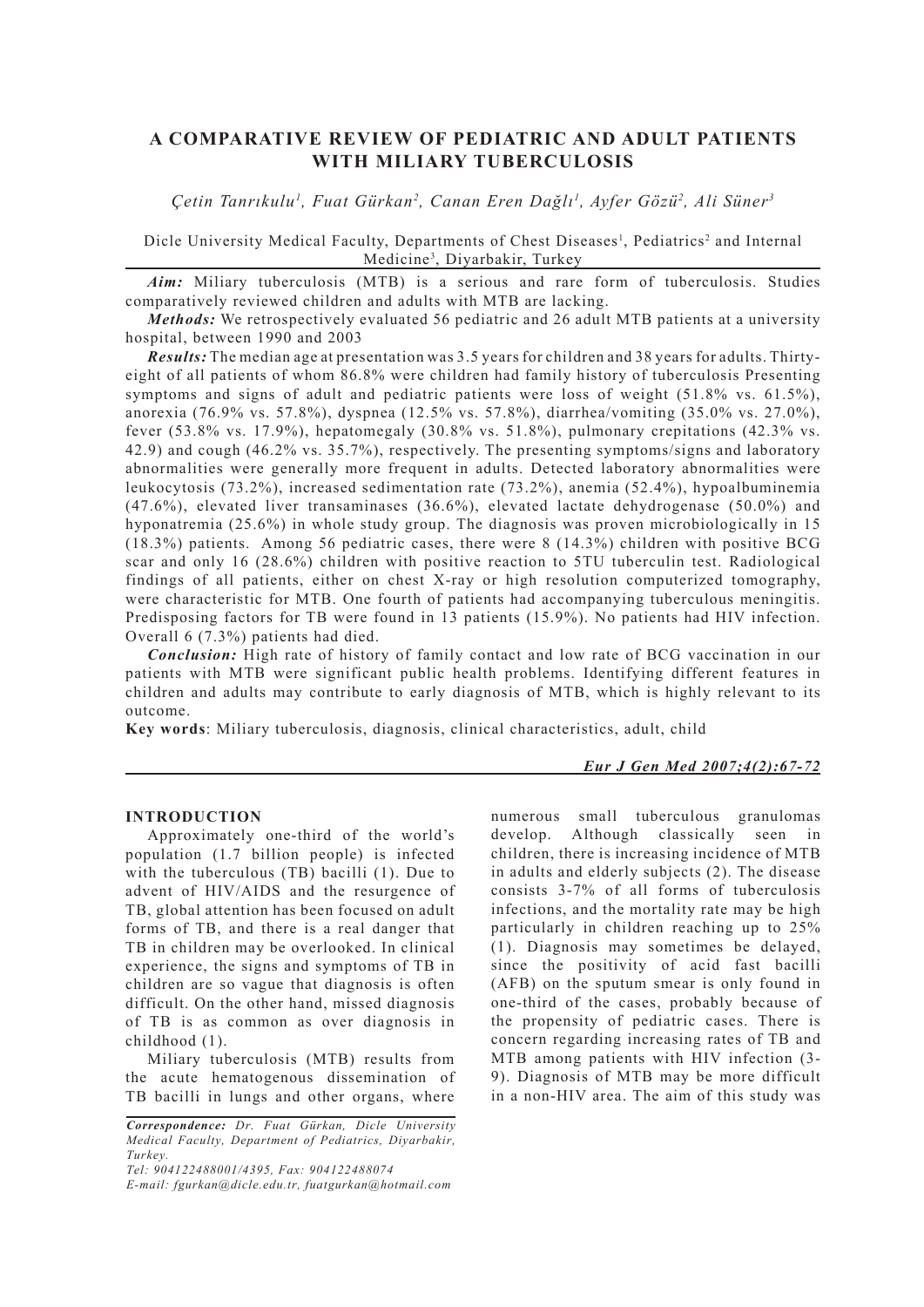| Table 1. Demographic Findings of the Fatients |               |                 |         |  |  |
|-----------------------------------------------|---------------|-----------------|---------|--|--|
|                                               | Children      | Adults          | p value |  |  |
|                                               | (n:56)        | (n.26)          |         |  |  |
| Mean Age (years)                              | $3.9 \pm 3.3$ | $35.1 \pm 15.5$ |         |  |  |
| Sex (male/female)                             | 32/24         | 8/18            | 0.047   |  |  |
| Family history of TB, $n$ $(\%)$              | 33 (58.9)     | 5(19.2)         | 0.002   |  |  |
| Accompanying TB meningitis, $n$ (%)           | 14 (25.0)     | 6(23.1)         | ns      |  |  |

**Table 1. Demographic Findings of the Patients** 

*TB tuberculosis, ns not significant*

to investigate the clinical, radiological and laboratory characteristics, outcome and risk factors of pediatric and adult patients with MTB in a comperative manner at a non-HIV area in order to obtain an early diagnosis and treatment of MTB.

# **MATERIALS AND METHODS**

The records of MTB patients, both children and adults, diagnosed and treated in Dicle University Hospital between 1990 and 2003 were reviewed. Dicle University Hospital is a tertiary care center in the South East of Turkey, to which patients from all over the region are referred for diagnosis and treatment. The demographical characteristics, presenting symptoms, clinical and laboratory features, predisposing factors, treatment regimens, complications, prognosis and outcome were recorded.

The diagnosis of MTB was based on the presence of miliary pattern on chest radiograph and/or typical findings on high resolution computerized tomography (HRCT), along with one or more of the following features: 1) clinical features compatible with tuberculosis, 2) positive smear or culture for Mycobacterium tuberculosis, 3) histopathological evidence of TB.

The patients with suspicion of meningitis underwent lumbar puncture and cerebrospinal fluid was examined. Tuberculous meningitis was diagnosed according to clinical, cerebrospinal fluid, CT scan or MRI criteria. Complete blood count, serum biochemistry and Mantoux tests were performed. Blood and other specimens (gastric aspirate, sputum, and cerebrospinal fluid) were investigated for M. tuberculosis by culture and smears. Lowenstein-Jensen and/or Bac-Tec medium was used for cultures. Five tuberculin units (TU) test solution was used for Mantoux testing at diagnosis in all pediatric cases and indurations were measured after 72 hours. Mantoux testing was considered positive when indurations were larger than 10 mm and 15 mm in children without and with BCG vaccination, respectively.

All patients were treated with isoniazide

(INH) (15mg/kg/day, maximum 300mg/day), and rifampisin (15mg/kg/day, maximum 600mg/day) for nine to twelve months and additional pyrazinamide (30mg/kg/day, maximum 2gr/day) and ethambutol (20mg/ kg/day, maximum 1.5gr/day) or streptomycin (30mg/kg/day, maximum 1gr/day) for the first two months period. All cases were called for periodic controls every month during the whole treatment period.

Statistical analysis was performed using Chisquare test and Student's t test for comparison between children and adults. P values less than 0.05 were considered significant.

## **RESULTS**

A total of 82 patients were included (37 male and 45 female), 26 were adults and 56 were children (<15 yrs). The mean age of the pediatric patients was 3.9±3.3 years (range, 0.6-14) and the adults was  $35.1 \pm 15.5$  years (range, 19-65). There was a male predominance in pediatric and female predominance in adult patients  $(p<0.05)$ (Table 1). Thirty-eight (46%) of all patients of whom 33 were children had family history of tuberculosis. None of the patients had prior history of tuberculosis in the past. The percent of accompanying TB meningitis were similar in children  $(25.0\%)$  and adults  $(23.1\%)$  with MTB (p>0.05) (Table 1).

Adults had more commonly symptoms and signs of anorexia, fatigue, dyspnea, night sweating, fever, abdominal pain, hypotension, chest pain and headache than the child patients  $(P<0.05)$ . The most frequent symptoms and signs of children were weight loss, hepatomegaly, crepitations, anorexia and cough (Table 2). Hepatosplenomegaly, lymphadenopathy, diarrhea and convulsion were more common in children than in adults; however only for splenomegaly this difference reached to a marginal significant level (p<0.05) (Table 2). Hemoptysis was only seen in 1 child and 2 adults.

Among all patients, the most common laboratory abnormalities were leukocytosis, increased erythrocyte sedimentation rate (ESR), increased lactate dehydrogenase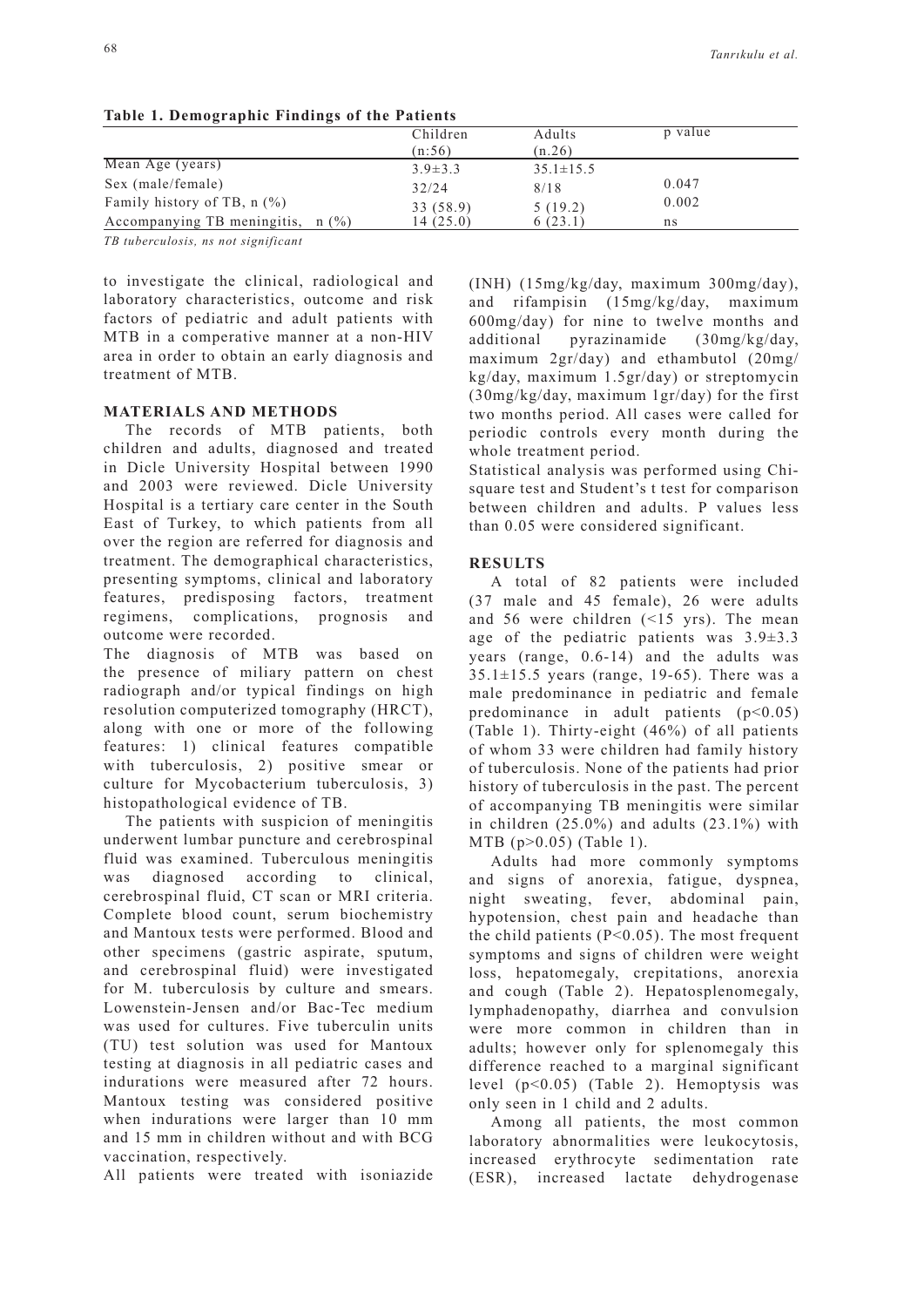| Symptoms and signs   | Children $(n:56)$ | Adults $(n:26)$  | p value |
|----------------------|-------------------|------------------|---------|
| Anorexia             | 20(35.7)          | 20(76.9)         | < 0.001 |
| Fatigue              | 12(21.4)          | 19(73.1)         | < 0.001 |
| Weight Loss          | 29(51.8)          | 16(61.5)         | ns      |
| Dyspnea              | 7(12.5)           | 15(57.8)         | < 0.001 |
| Night Sweating       | 16(28.6)          | 15(57.7)         | < 0.05  |
| Fever                | 10(17.9)          | 14(53.8)         | < 0.01  |
| Abdominal Pain       | 4(7.1)            | 13(50.0)         | < 0.001 |
| Cough                | 20(35.7)          | 12(46.2)         | ns      |
| Crepitations         | 24(42.9)          | 11(42.3)         | ns      |
| Hypotension          | $\theta$          | 10(38.5)         | < 0.001 |
| Chest Pain           | 1(1.8)            | 9(34.6)          | < 0.001 |
| Hepatomegaly         | 29(51.8)          | 8(30.8)          | ns      |
| Headache             | 2(3.5)            | 7(26.9)          | < 0.01  |
| Nausea and Vomiting  | 8(14.3)           | 7(26.9)          | ns      |
| Sputum               | 3(5.4)            | 6(23.1)          | 0.05    |
| Meningeal irritation | 10(17.9)          | 5(19.2)          | ns      |
| Hemoptysis           | 1(1.8)            | 2(7.7)           | ns      |
| Lymphadenopathy      | 7(12.5)           | 2(7.7)           | ns      |
| Splenomegaly         | 10(17.9)          | $\mathbf{0}$     | < 0.05  |
| Diarrhea             | 7(12.5)           | $\boldsymbol{0}$ | ns      |
| Convulsion           | 4(7.1)            | $\mathbf{0}$     | ns      |
| ns: non significant  |                   |                  |         |

**Table 2. Clinical characteristics of patients, n (%)**

(LDH), hypoalbuminemia, elevated liver transaminases and anemia (Table 3). Hypoalbuminemia, elevated levels of liver transaminases and lactate dehydrogenase were more common among adults than in children (Table 2). Microbiologically proven diagnosis was established in 15 (18.3%) patients of whom 3 had AFB positivity on sputum smear and 12 had Mycobacterium tuberculosis isolation from various cultures (1 urine culture,1 cerebrospinal fluid culture, 1 gastric fluid culture and 9 sputum cultures). Ratios of positive culture and positive AFB results were higher in adults compared with pediatric patients, however their differences did not reach to significant levels (P>0.05) (Table 2). One of the overall isolated species had isoniazide resistance. Cervical lymph node biopsies in two patients and bone marrow biopsies in two patients revealed granulomatous inflammation of tuberculosis.

All patients had miliary pattern on chest X-rays. The diagnosis was confirmed by HRCT in 23 patients (16 children, 7 adults) and 3 patients had cavitary lesions. Among 56 pediatric cases, there were 8 (14.3%) children with positive BCG scar and only 16 (28.6%) children with positive reaction to 5TU tuberculin test. A total of 13 patients, 2 children and 11 adults, had an underlying predisposing disease for the development of MTB (Table 4). These were measles infection in two children; and mainly chronic renal failure, cancer, diabetes mellitus and cirrhosis in adults (Table 4).

During the course of anti-TB treatment, 28 patients received steroids and 6 patients required mechanical ventilatory support. A total of 6 (7.3%) patients (4 children, 2 adults) died during hospitalization, of whom 2 had accompanying tuberculous meningitis, 2 had prior measles infection, 1 chronic renal

**Table 3. Laboratory findings of patients, n (%)**

| Findings            | Children $(n:56)$ | Adults $(n:26)$ | p value                  |  |
|---------------------|-------------------|-----------------|--------------------------|--|
| Leukocytosis        | 37(66.1)          | 23 (88.5)       | ns                       |  |
| Increased ESR       | 39(69.6)          | 21 (80.8)       | ns                       |  |
| Increased LDH       | 22(39.3)          | 19(73.1)        | < 0.01                   |  |
| Hypoalbuminemia     | 20(35.7)          | 19(73.1)        | < 0.01                   |  |
| Liver transaminases | 15(26.8)          | 15(57.8)        | < 0.05                   |  |
| Anemia              | 32(57.1)          | 11(42.3)        | ns                       |  |
| Hyponatremia        | 12(21.4)          | 9(34.6)         | ns                       |  |
| Positive culture    | 7(12.5)           | 5(19.2)         | ns                       |  |
| Positive AFB        | 1(1.8)            | 2(7.7)          | ns                       |  |
| ______              | -----             |                 | $\overline{\phantom{a}}$ |  |

*ESR Erythrocyte sedimentation rate, LDH Lactate dehydrogenase, AFB Acid fast bacilli, ns: not significant*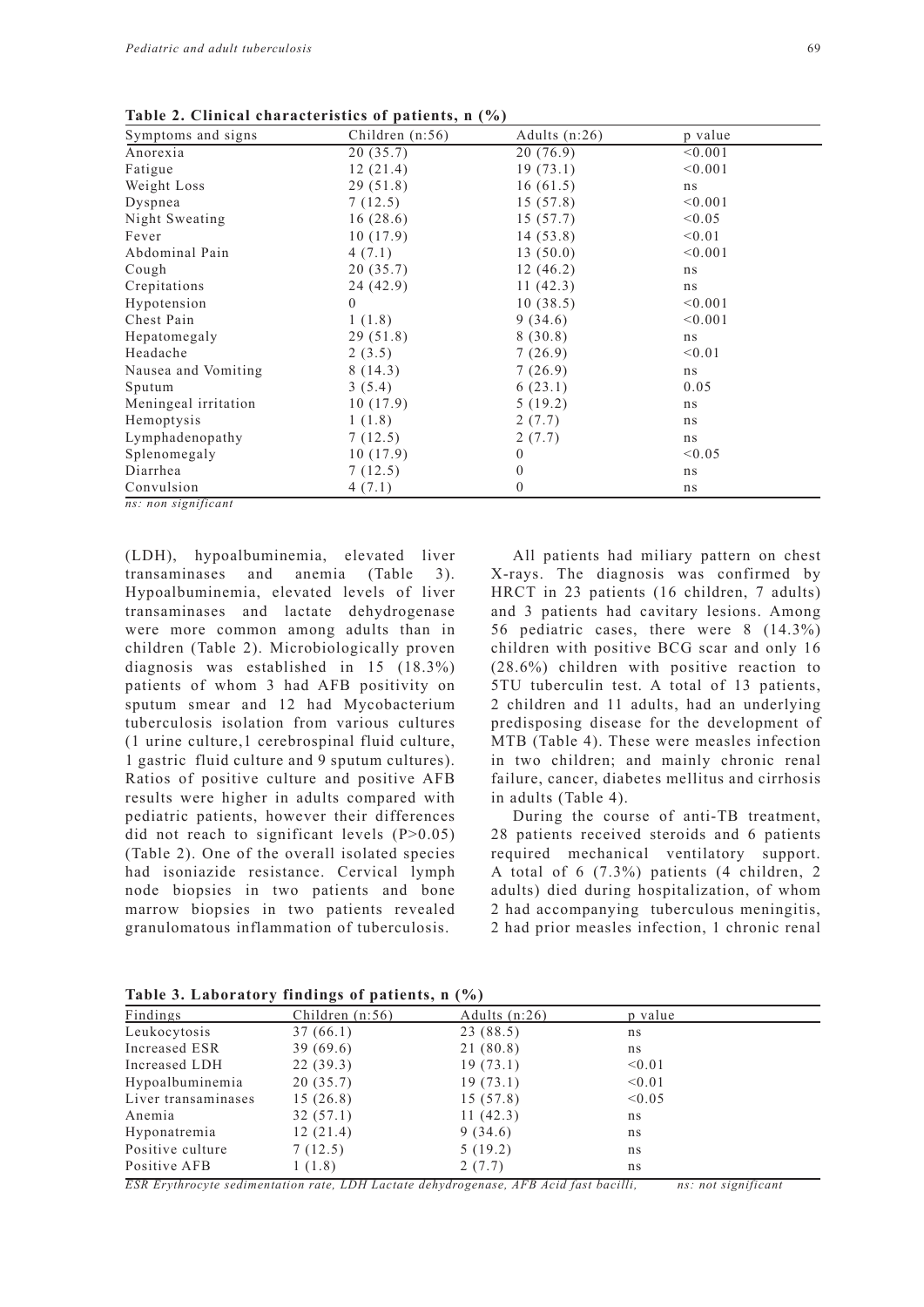| Predisposing Factors  | Children $(n:56)$ | Adults $(n:26)$ | Total $(n:82)$ |
|-----------------------|-------------------|-----------------|----------------|
| Chronic renal failure |                   | 3(11.5)         |                |
| Diabetes mellitus     |                   | 2(7.7)          |                |
| Cirrhosis             |                   | 2(7.7)          |                |
| Measles infection     | 2(3.6)            |                 |                |
| Lymphoma              |                   | 1(3.8)          |                |
| Pregnancy             |                   | 1(3.8)          |                |
| Abortus               |                   | 1(3.8)          |                |
| Breast cancer         |                   | 1(3.8)          |                |
| Total                 | 2(3.6)            | 11(42.3)        |                |

**Table 4. Predisposing diseases and conditions, n (%)**

failure and 1 acute viral hepatitis. Chest Xrays shown complete clearence of the miliary shadows at the end of 3-4 months of follow-up in 76 patients (92.7%).

#### **DISCUSSION**

Tuberculosis still remains a major challenge among infectious diseases and MTB is a rare form of the disease (10). In this retrospective study we compared clinical profile, laboratory characteristics and outcome in children and adult patients with MTB. All our patients had radiological appearance of miliary pattern on chest X- ray, however a diagnosis based on miliary shadowing on chest radiography may sometimes be insufficient. In the study of Kwong et al., the sensitivity of chest radiography for MTB was found to be 59- 69% and specifity 97-100% (11). The high specifity and moderate sensitivity of the chest radiography identifying MTB indicates the need to look beyond the chest radiography for confirmation of the diagnosis. Some other lung diseases, for example, pulmonary alveolar microlithiasis, may show diffuse small nodular shadowing on chest X-ray resembling miliary pattern. HRCT is recommended in the assessment of patients with suspected MTB who have normal or equivocal radiographic findings (2, 12, 13, 14). A confirmation of the disease by HRCT was required in 28.1% of our patients. All patients were additionally confirmed by compatible clinical features and response to treatment. At their follow-up, pulmonary radiographic abnormalities of our patients were improved without scarring or calcification in all our patients, except 6 who died. Resolution of pulmonary abnormalities has been reported to be achieved after three months of treatment in most cases (15).

The classical miliary pattern was present in 84% of 38 patients in the study of Mert et al, in 89% of 47 patients in Al-Jahdali et al's, in 91% of 94 patients in Hussey et al's studies (5, 7, 14). In our region, Gurkan et al have detected miliary pattern in all of their 23 pediatric patients (8). The reason for the high frequency of diagnosis with radiographic findings in our region may be suggested that patients did not apply to a doctor until the disease has progressed or the doctors usually did not consider MTB in patients when they had a normal radiography.

In our series, there was a female preponderance in adults and a male predominance in children. Several studies showed a male preponderance in patients with TB (16, 17). However, female predominance of our adult patients may simply be due to small number of patients or may be related to the existence of underlying chronic diseases, since, 7 of our 11 adult patients with underlying predisposing factors were female. Symptoms and findings in patients with MTB may display a variety. Fever, loss of weight, night sweats, cough, crepitations and hepatosplenomegaly are the most commonly seen symptoms and findings (5-8). In our study, nonspecific symptoms were more common and the more specific symptoms indicating a pulmonary infection, including dyspnea, fever, cough and crepitations were found in 42.3% to 57.8% of our total study group. Most of our adult patients had nonspecific symptoms such as anorexia, fatigue and weight loss. The common presenting symptoms and signs of adult patients in our study were somewhat infrequent than those of some previously reported series (4,6,16,17).

Children had more insidious clinical picture of the disease. There may even be a lower definition of nonspecific symptoms in children whose symptoms were possibly ignored or not noticed by their parents because of their low educational status. In comparison with 94 children with MTB in Hussey et al's study, children had less frequent symptoms and signs of cough (72% and 36%), splenomegaly (54% and 17.9%) and lymphadenopathy (46% and 13%) than in our study, respectively (7).

A half of our pediatric patients had weight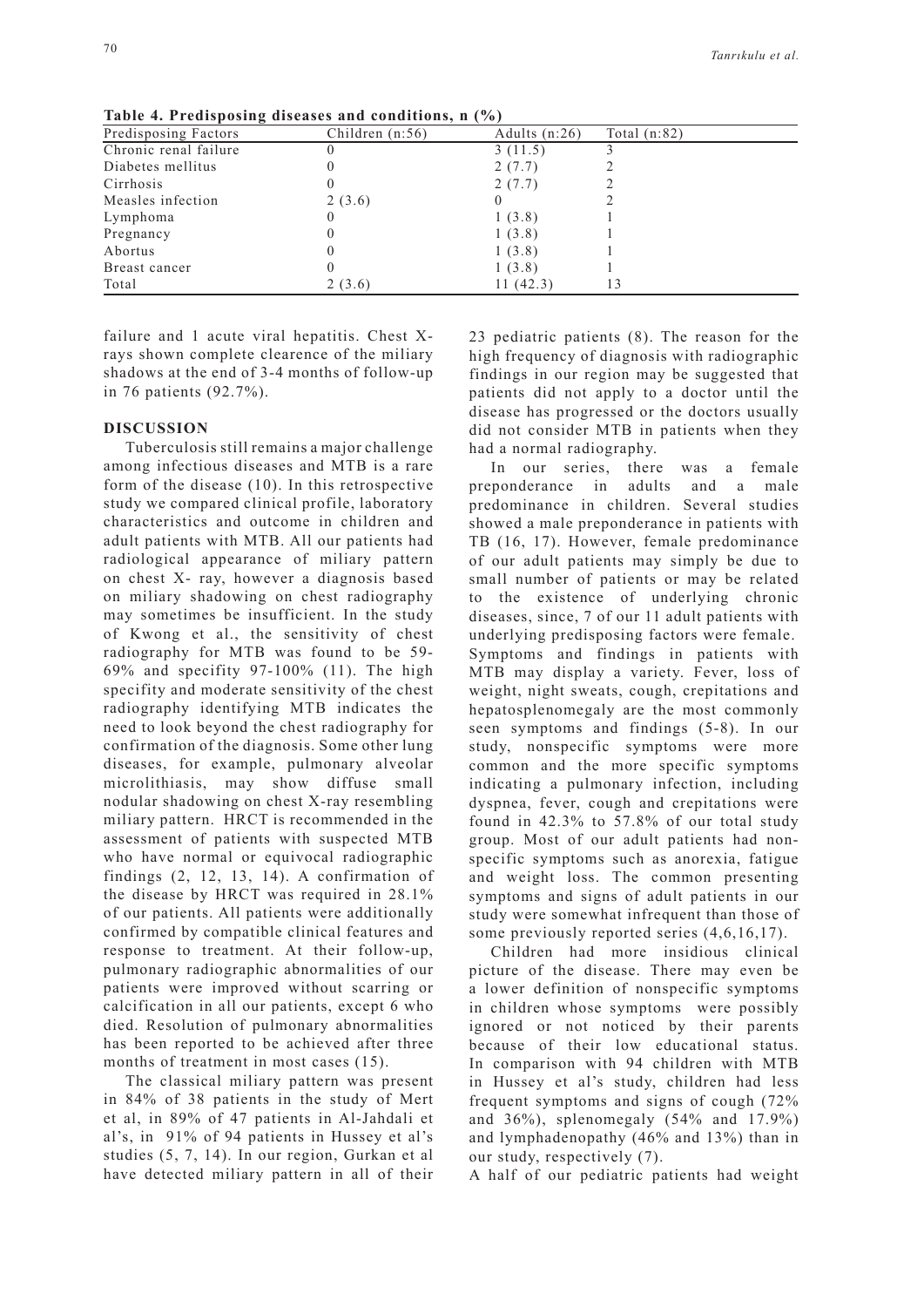loss and/or hepatomegaly. Weight loss may be a sign of preceding malnutrition in children. Therefore we could not differentiate whether weight loss was a predisposing factor for MTB or secondary to anorexia due to tuberculosis itself. TB is common in malnutrition; however exactly how malnutrition favors the TB development is not well known  $(18,19)$ . Number of patients were not different between adults and children regarding their weight loss. A number of biochemical and hematological abnormalities are reported to occur in MTB, but their significance is controversial (6). Leukocytosis and anemia of the chronic disease are well known laboratory findings of MTB (20). In our patients anemia was present in 57.1% of children and 42.3% of adults, and leukocytosis was present in a total of 73.2% patients.

Additional biochemical abnormalities were mainly reported as hyponatremia, increased alkaline phosphatese and transaminase levels, hyperbilirubinemia and hypercalcemia (4, 20, 21). In the present study, comparison between adults and children revealed more frequent -but not statistically significant- anemia in children and more frequent hypoalbuminemia and elevated levels of liver transaminases and lactate dehydrogenase in adults. Hyponatremia was observed in 34.6% of our adult patients. Sharma et al. reported hyponatremia in 70.0% of their adult patients with MTB (6), suggested being due to excessive ADH production or meningeal involvement (22). Most of our patients with hyponatremia had also TB meningitis. Nearly one third of the patients with MTB have been reported to reveal AFB in the sputum in adults (6, 7). The lower frequency of AFB detection (18.3%) may be due to predominance of pediatric patients (68.3%) in our study group. It is well known that childhood TB is generally noncavernous and low acid load and 68.3% of our patients were children.

The determinants of TB dissemination include status of host cellular immunity, mycobacterial virulence and bacil load. The rate of predisposing factors such as diabetes, renal failure, malignancy, connective tissue disease, alcoholism, hematologic diseases and mainly HIV infection accompanying MTB has been reported between 23% and 76% in previous series (4, 21, 23). Our patients neither had HIV infection nor a doctor diagnosed primary immunodeficiency. We found a predisposing factor in 2 (3.6%) children and 11 (42.3%) adults.

In different series, mortality rates were

reported between 7.7% and 23.9% in MTB  $(4, 5, 7, 21)$ . In the study of Prout et al. this rate was even higher with 40 exitus among 62 cases (64%); and all of their 25 cases who had an associated disease had died (23). Lower mortality in our patients may be due to absence of HIV or immunosuppression, the less number of cases having an accompanying disease, effective anti TB therapy and management in a tertiary health center.

Central nervous system (CNS) involvement has been reported as an independent predictor of mortality in MTB, reported to occur in 16-30% of the patients (4, 18, 24). Poor prognosis has also been reported as associated with increasing age, liver dysfunction, leukocytosis, anergy, female sex or the presence of underlying disease in different studies (4, 16, 21, 25). In our study a total of 20 patients (24.4%) had accompanying TB meningitis. Among our 6 exitus patients, 2 had accompanying tuberculous meningitis, and 4 an underlying disease.

Miliary tuberculosis is generally accepted as a primary tuberculosis infection. For this reason the source of the contamination should be searched. Unfortunately the probable source can not be found every time. Berktas et al have reported in their 35 adult cases of MTB that 6 (17.1%) had contact history with TB patients similarly to our results in adult patients (19.2%) (19). Mert et al have detected no prior contact with tuberculosis patients and no family contamination in their series of 38 adult cases (5). In our study, we found family history of tuberculosis in total 38 (47.3%) patients, of whom 33 (86.8%) were children. History of prior diagnosis of tuberculosis was not present in any of our patients.

Negative Mantoux test was found in 66 (80.5%) patients suggesting an impaired host cellular immunity after the disease onset. Among 56 pediatric cases, there were 8 (14.3%) children with positive BCG scar. High rate of history of family contact and low rate of BCG vaccination in our patients with MTB were significant public health problems. This low rate of BCG vaccination was found to be valuable to emphasize the role of early BCG vaccination in infancy to prevent hematogenous dissemination of TB infection in early ages at a TB prevalent area. According to our results, high clinical suspicion and efforts for early confirmation of the diagnosis are imperative, due to scarcity of disease specific symptoms and signs, especially in children.